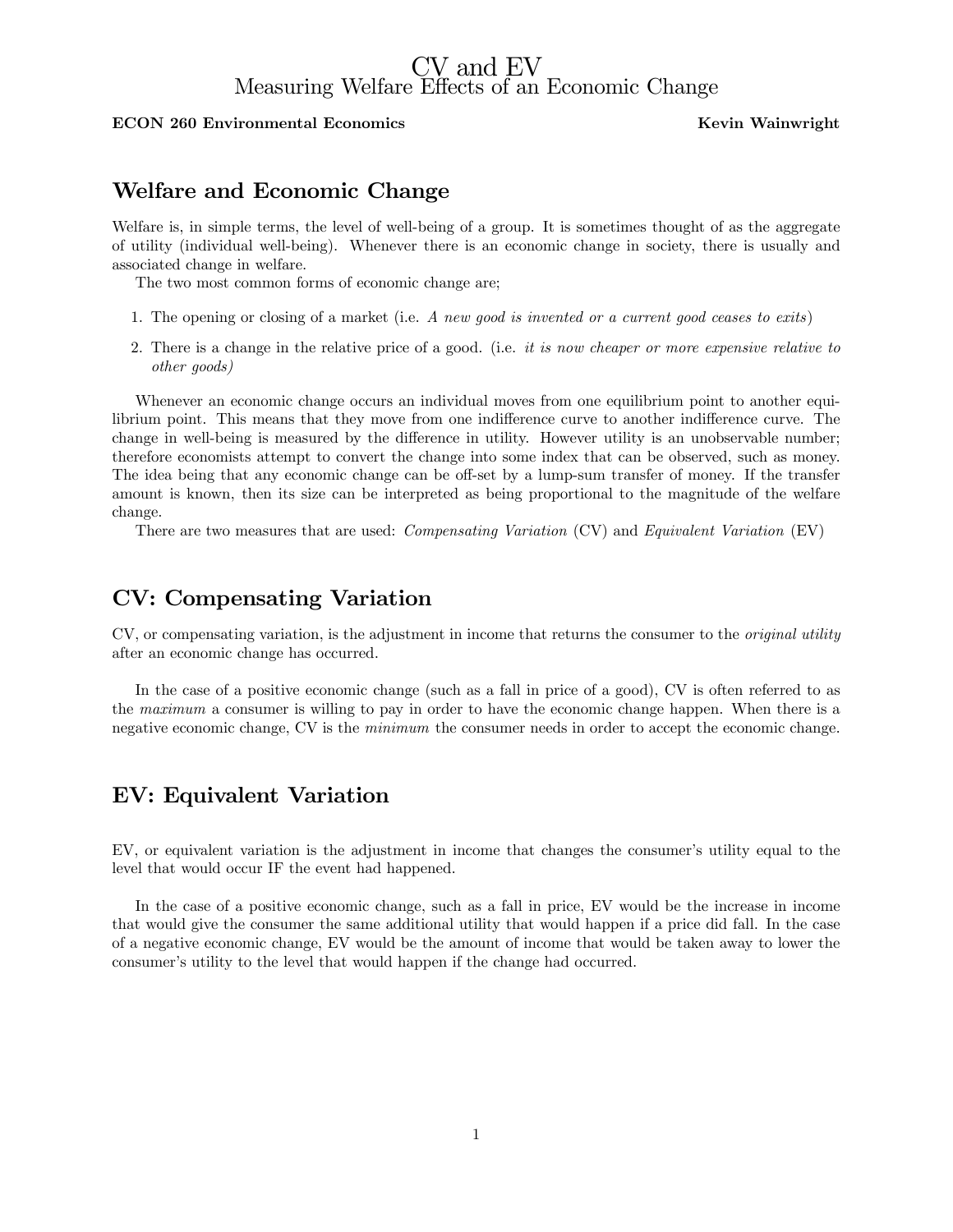

Figure 1:

# Working with CV and EV

Let y be the composite commodity (all other goods) and x be the good of interest. The price of y and x are  $p_y$  and  $p_x$ , respectively, where the price of y is normalized to one  $(p_y = 1)$ . The consumer's budget is given as B. Therefore the budget constraint is

$$
B = p_y y + p_x x = y + p_x x
$$

rewriting the budget constraint into standar slope/intercept format<sup>1</sup> yields

$$
y = B - p_x x
$$

Note that the slope is  $(-p_x)$ , the price of x. When  $x = 0$  then  $y = B$ . Because  $p_y = 1$  we can measure y and income in the same units on the vertical axis.

The consumer maximizes utility  $U(y, x)$  subject to the budget constraint. Graphically this means that the consumer will choose a bundle (x and y) that allows him to reach the highest indifference curve. This implies two possible solutions:

- 1. Interior solution: The highest indifference curve is the one that is Tangent the the budget constraint (see point  $E_0$  in figure 1)
- 2. Corner solution: If tangency cannot be reached, the solution will be at one of the intercepts. For example, if the consumer is prohibited from buying  $ANY$  of good x then only good y can be consumed (see point B in figure 1)

 $1Y = mX + b$  is the standard format from highschool algebra m is the slope and b is the vertical intercept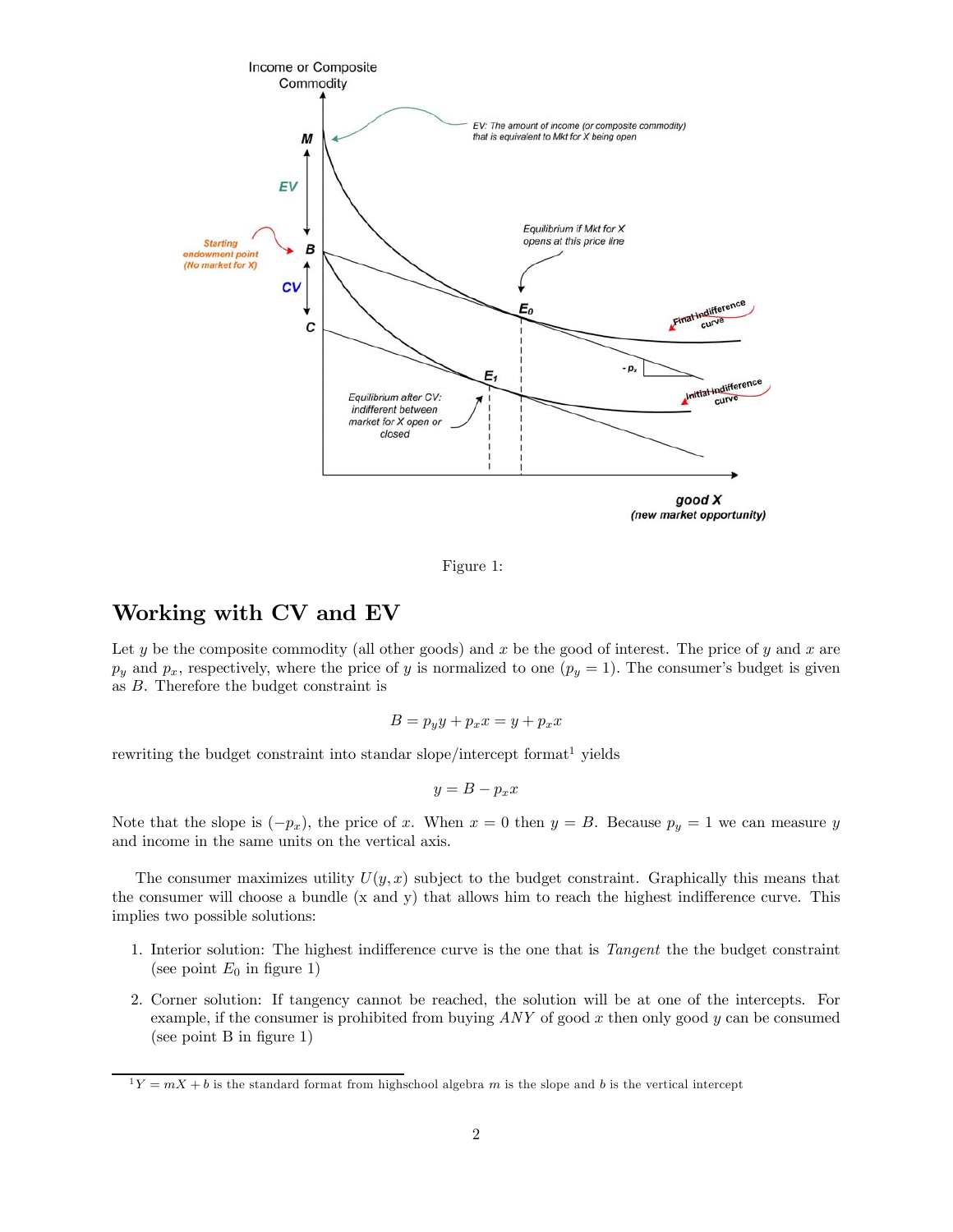Quick tip for Price Changes:

CV is Old utility at New price EV is New utility at Old price

### CV and EV for the introduction of a new good

Figure 1 illustrate the introduction of a new good. Initially the consumer is at point B, which is the vertical intercept of the initial indifference curve. When the market for x open at the price ratio  $P_x/1$ , the consumer trades from point B along the budget line to point  $E_0$ , where the budget line is tangent to the final indifference curve.

The welfare gain from having the market for x opened is captured by movement from the initial indifference curve to the final indifference curve. Note that it is the change in utility that is relevant, NOT the change in any quantities of goods consumed.

#### Finding CV

To find the maximum willingness to pay for the market to open, we shift the budget constraint parallel by the distance B to C. The new budget line is tangent to the initial indifference curve at point  $E_1$ . The consumer is indifferent between points  $B$  and  $E_1$ , the distance  $BC$  is the compensating variation.

#### Finding EV

Once the market is open the consumer moves to point  $E_0$  and the change in utility is from the initial indifference curve to the final indifference curve. Point  $M$  in figure 1 is on the same indifference curve as point E0. Rather allowing the market for X to open, an increase in the consumer's income from point B to point  $M$ , thereby moving the consumer from the initial indifference curve to the final indifference curve, thus giving the consumer the same welfare gain as if the market X had opened. The distance BM is the equivalent variation.